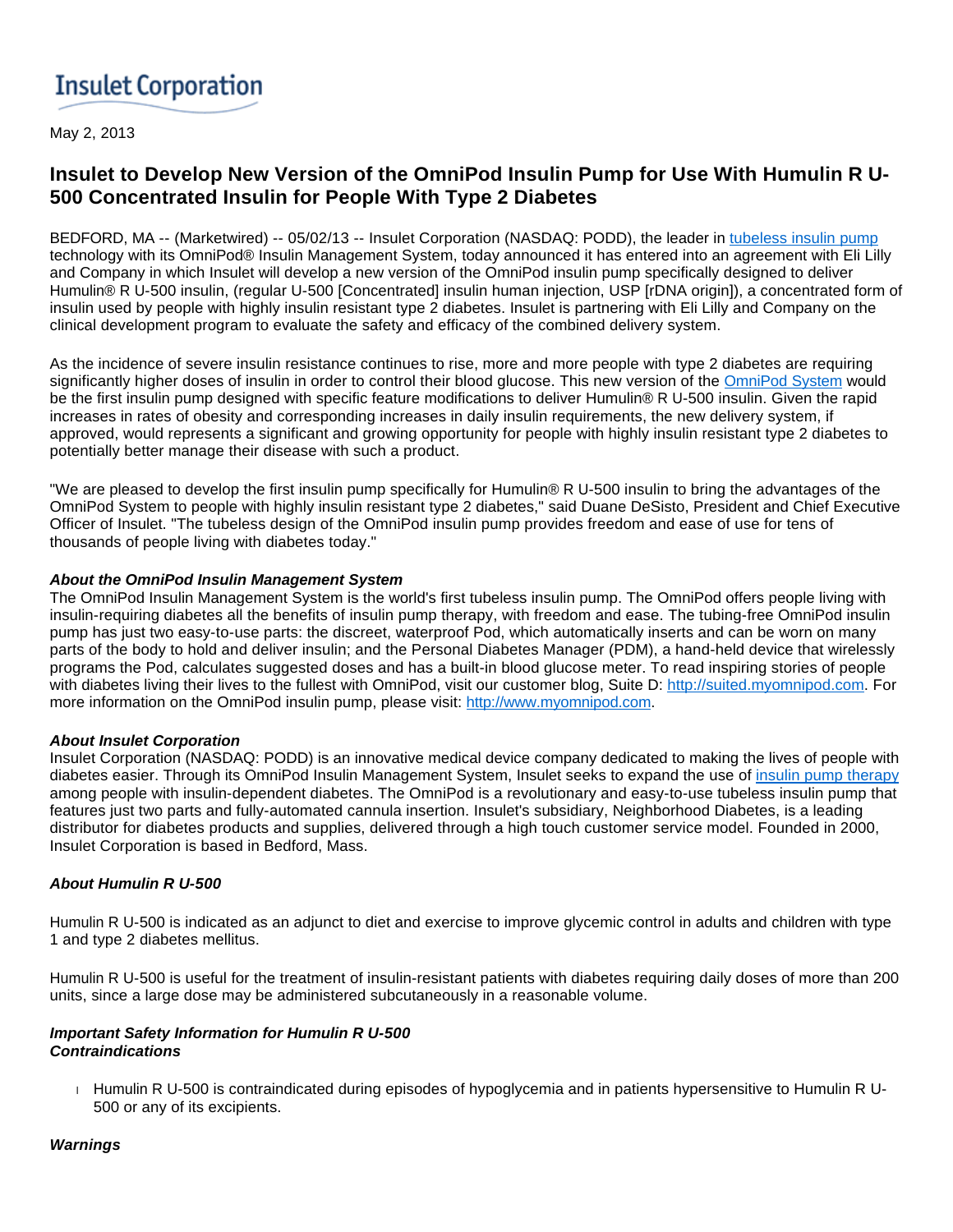- **Starting or changing insulin therapy should be done cautiously and only under medical supervision.**
- **Humulin R U-500 contains 500 units of insulin in each milliliter (5-times more concentrated than Humulin R U-100). For Humulin R U-500, extreme caution must be observed in the measurement of dosage because inadvertent overdose may result in serious adverse reaction or life-threatening hypoglycemia.**
- **Fluid Retention and Heart Failure with Concomitant Use of PPAR-gamma Agonists:** Thiazolidinediones (TZDs), which are PPAR-gamma agonists, can cause dose-related fluid retention, particularly when used in combination with insulin, including Humulin R U-500. Fluid retention may lead to or exacerbate heart failure. Observe patients for signs and symptoms of heart failure and consider discontinuation or dose reduction of the PPAR-gamma agonist.

## **Precautions**

- **Dosing Confusion/Dosing Errors:** Medication errors associated with Humulin R U-500 have occurred and resulted in hyperglycemia, hypoglycemia, or death. The majority of errors occurred due to errors in dispensing, prescribing, or administration.
	- » The Humulin R U-500 vial, which contains 20 mL, versus the Humulin R U-100 vial, which contains 10 mL, is marked with a band of diagonal brown stripes to distinguish it from the U-100 vial, which has no stripes. "U-500" is also highlighted in red on the label.
	- The prescribed dose of Humulin R U-500 should always be expressed in actual units of Humulin R U-500 along with corresponding markings on the syringe the patient is using (ie, a U-100 insulin syringe or volumetric [tuberculin or allergy] syringe).
	- $\mu$  A majority of administration errors occurred due to dosing confusion when the Humulin R U-500 dose was prescribed in units or volume corresponding to a U-100 insulin syringe or volumetric syringe markings, respectively, or the prescribed dose was administered without recognizing that the markings on the syringe used do not directly correspond to U-500 dose. Instructions for use should always be read and followed before use.
	- Instruct the patient to inform hospital or emergency department staff of the dose of Humulin R U-500 prescribed.
	- $\mu$  A conversion chart should always be used when administering Humulin R U-500 doses with U-100 insulin syringes or volumetric syringes.
- **Hypoglycemia:** Hypoglycemia is the most common adverse reaction of all insulin therapies, including Humulin R U-500. Hypoglycemia may occur suddenly. Severe hypoglycemia may lead to unconsciousness, convulsions, temporary or permanent impairment of brain function, or death. As with all insulin preparations, the time course of Humulin R U-500 action may vary in different individuals or at different times in the same individual and is dependent on dose, site of injection, blood supply, temperature, and physical activity.
	- » Adjustment of dosage of any insulin may be necessary in patients with renal or hepatic impairment or if patients change their physical activity or their usual meal plan, or during times of illness, emotional disturbances, or other stresses. Concomitant oral antidiabetic treatment may need to be adjusted; however concomitant use is not recommended.
	- » Any patient who requires Humulin R U-500 for control of diabetes should be under close observation until appropriate dosage is established. Insulin resistance may be transitory, and dosage requirements may change over time. Use caution in patients with hypoglycemia unawareness and in patients who may be predisposed to hypoglycemia. The patient's ability to concentrate and react may be impaired as a result of hypoglycemia. These abilities are especially important in driving or operating other machinery.
	- Severe hypoglycemia may develop 18 to 24 hours after the original injection of Humulin R U-500.
- **Hyperglycemia, Diabetic Ketoacidosis, and Hyperosmolar Non-Ketotic Syndrome:** Hyperglycemia, diabetic ketoacidosis, or hyperosmolar coma may develop if the patient takes less Humulin R U-500 than needed to control blood glucose levels. Severe sustained hyperglycemia may result in hyperosmolar coma or death.
- **Hypokalemia:** Insulin use can lead to hypokalemia, that left untreated may cause respiratory paralysis, ventricular arrhythmia, and death. Use caution in patients who may be at risk for hypokalemia (eg, patients using potassiumlowering medications, patients taking medications sensitive to serum potassium concentrations).
- **Hypersensitivity and Allergic Reactions:** Severe, life-threatening, generalized allergy, including anaphylaxis, can occur with insulin products, including Humulin R U-500. Localized reactions and generalized myalgias have been reported.
- **Renal or Hepatic Impairment:** Frequent glucose monitoring and insulin dose reduction may be required.
- **Drug Interactions:** Some medications may alter insulin requirements and the risk for hypoglycemia and hyperglycemia. Some medications may mask the signs of hypoglycemia in some patients. Therefore, insulin dose adjustment and particularly close monitoring may be required.
- Pregnancy Category B: There are no adequate and well-controlled clinical studies of the use of Humulin R U-500 in pregnant or nursing women or during labor and delivery.
- **Pediatric Use:** There are no well-controlled studies of use of Humulin R U-500 in children.

## **Adverse Reactions**

**Hypoglycemia:** Hypoglycemia is one of the most frequent adverse events experienced by insulin users.